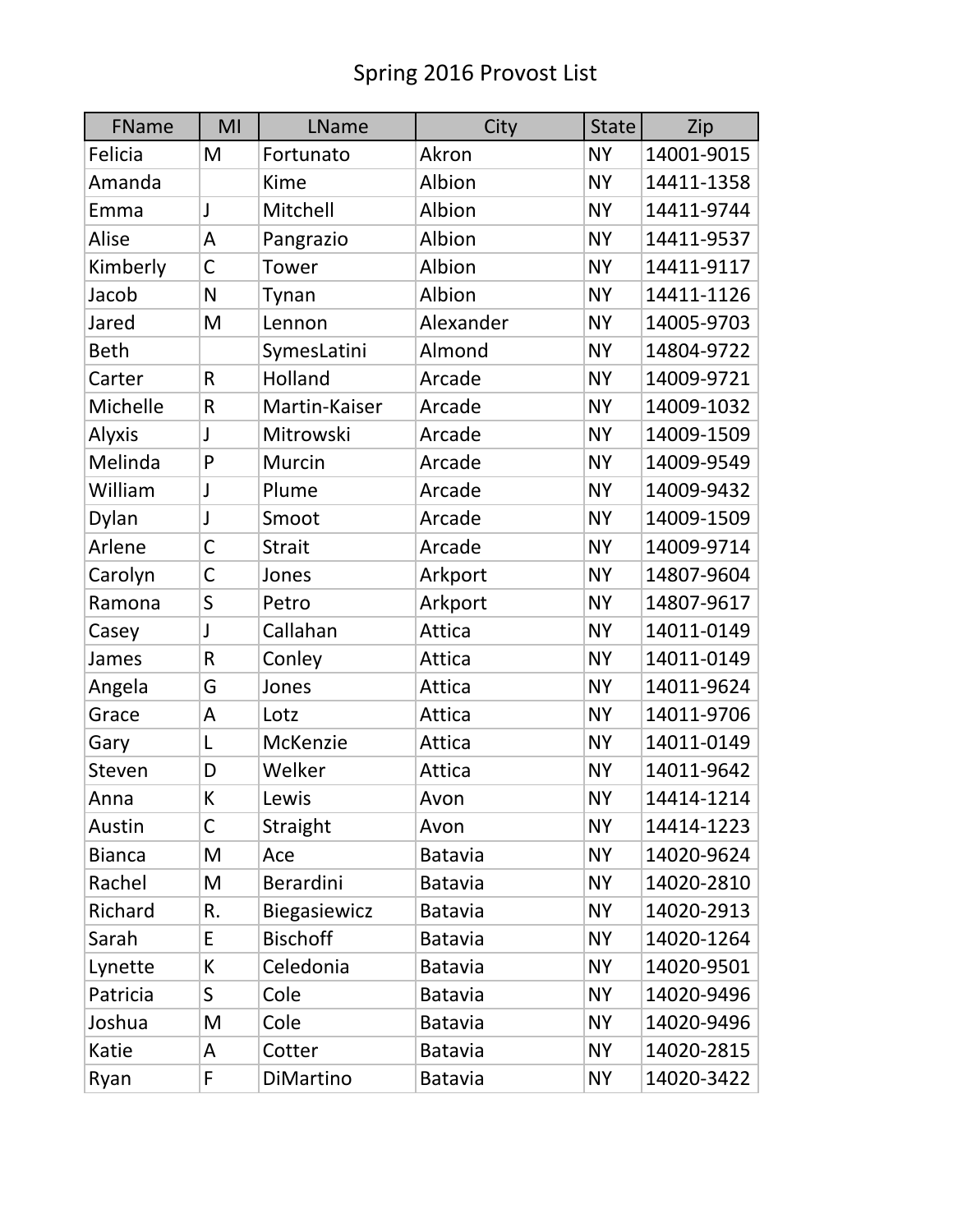| Ashley            | E  | Elmore           | <b>Batavia</b>   | <b>NY</b> | 14020-3023 |
|-------------------|----|------------------|------------------|-----------|------------|
| Lindsey           | M  | Foley            | <b>Batavia</b>   | <b>NY</b> | 14020-3004 |
| <b>Brenda</b>     | D. | Hoffman-Case     | <b>Batavia</b>   | <b>NY</b> | 14020-1615 |
| Nadine            | L  | Jeffery          | <b>Batavia</b>   | <b>NY</b> | 14020-1730 |
| Shirley           |    | Knaudt           | <b>Batavia</b>   | <b>NY</b> | 14020-2207 |
| Erica             | R  | Logsdon          | <b>Batavia</b>   | <b>NY</b> | 14020-2413 |
| Christina         | S  | Mortellaro       | <b>Batavia</b>   | <b>NY</b> | 14020-3810 |
| <b>Travis</b>     | S  | Ogden            | <b>Batavia</b>   | <b>NY</b> | 14020-2317 |
| <b>Bernadette</b> |    | Penkszyk         | <b>Batavia</b>   | <b>NY</b> | 14020-9550 |
| Kelsey            | R  | Scott-Avery      | <b>Batavia</b>   | <b>NY</b> | 14020-3422 |
| Joshua            | D  | <b>Stendts</b>   | <b>Batavia</b>   | <b>NY</b> | 14020-1818 |
| Morgan            | M  | Wagner           | <b>Batavia</b>   | <b>NY</b> | 14020-2641 |
| David             | S  | Mackey           | Bergen           | <b>NY</b> | 14416-9527 |
| Stephanie         | L  | Holohan          | Brockport        | <b>NY</b> | 14420-1640 |
| Kelly             | B  | Webster          | <b>Brockport</b> | <b>NY</b> | 14420-1803 |
| lesha             | D  | DeLesline        | <b>Bronx</b>     | <b>NY</b> | 10466-4429 |
| Daniel            |    | Fisher           | Brooklyn         | <b>NY</b> | 11226-6516 |
| Denise            | P  | Golbourne        | Brooklyn         | <b>NY</b> | 11203-6506 |
| Joel              | A  | Providence       | Brooklyn         | <b>NY</b> | 11226-7582 |
| Andre             | C  | <b>Davis</b>     | <b>Buffalo</b>   | <b>NY</b> | 14215-2722 |
| <b>Brian</b>      | J  | Masterson        | <b>Buffalo</b>   | <b>NY</b> | 14218-2305 |
| Christopher       |    | Grillo           | <b>Byron</b>     | <b>NY</b> | 14422-9553 |
| Taylor            | J  | Gerber           | Caledonia        | <b>NY</b> | 14423-1007 |
| Ryann             | N  | Giambra          | Caledonia        | <b>NY</b> | 14423-9608 |
| Skye              | Α  | McGlasson        | Caledonia        | <b>NY</b> | 14423-9637 |
| Gretchen          | F  | <b>Blackburn</b> | Cambridge        | <b>NY</b> | 12816-2618 |
| Rebecca           | R  | Ventura          | Chaffee          | <b>NY</b> | 14030-9417 |
| <b>Tracie</b>     | L  | Zajac            | Cheektowaga      | <b>NY</b> | 14225-2813 |
| Rocco             |    | Lucciano         | Clarence         | <b>NY</b> | 14031-0334 |
| Jeffrey           |    | Lonczak          | Cohoes           | <b>NY</b> | 12047-2116 |
| Stephany          | E  | Olsheski         | Conesus          | <b>NY</b> | 14435-9316 |
| Chance            | M  | Alexyn           | Corfu            | <b>NY</b> | 14036-9591 |
| Shaunna           | B  | Conti            | Corfu            | <b>NY</b> | 14036-9533 |
| Erin              | M  | Martin           | Corfu            | <b>NY</b> | 14036-9681 |
| Johnathan         | Τ  | Przybysz         | Corfu            | <b>NY</b> | 14036-9625 |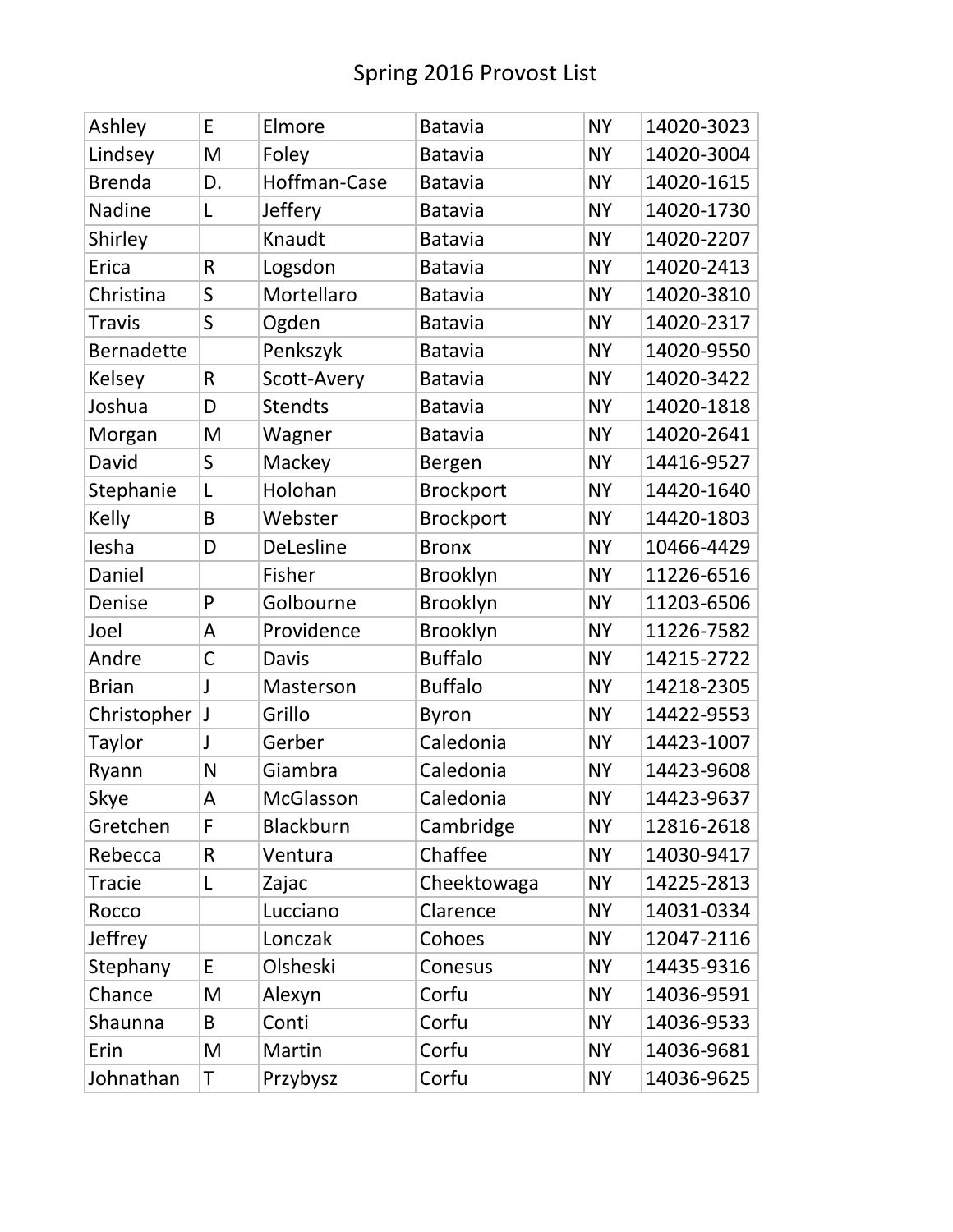| Jessica        | L            | Rudnik         | Corfu               | <b>NY</b> | 14036-9520 |
|----------------|--------------|----------------|---------------------|-----------|------------|
| Cheyenne       | К            | Genung         | Dansville           | <b>NY</b> | 14437-9194 |
| Larry          | L            | Henry          | Dansville           | <b>NY</b> | 14437-9161 |
| Amanda         | L            | Edenholm       | Darien Center       | <b>NY</b> | 14040-9760 |
| Laura          | $\mathsf{l}$ | Tyx            | Darien Center       | <b>NY</b> | 14040-9750 |
| Kayla          | M            | <b>Bennion</b> | Delevan             | <b>NY</b> | 14042-9627 |
| Madison        | L            | Schurr         | Delevan             | <b>NY</b> | 14042-9727 |
| Kimberly       |              | <b>Davis</b>   | Depew               | <b>NY</b> | 14043-1311 |
| Alannah        | R            | Gross          | East Bethany        | <b>NY</b> | 14054-9716 |
| Courtney       | L            | Helmich        | <b>East Concord</b> | <b>NY</b> | 14055-9734 |
| Shannon        | M            | <b>Stearns</b> | <b>East Concord</b> | <b>NY</b> | 14055-9724 |
| Claudia        | M            | Klink          | Elba                | <b>NY</b> | 14058-9600 |
| Gabe           | T            | Stempin        | Elba                | <b>NY</b> | 14058-9501 |
| <b>Theresa</b> | J            | Rakiewicz      | Fairport            | <b>NY</b> | 14450-3207 |
| Kyle           |              | <b>Tonaus</b>  | Fillmore            | <b>NY</b> | 14735-0132 |
| Bethany        | G            | Albert         | Geneseo             | <b>NY</b> | 14454-9519 |
| Catherine      | R            | Ludlow         | Geneseo             | <b>NY</b> | 14454-9717 |
| Allison        | G            | Ludlow         | Geneseo             | <b>NY</b> | 14454-9717 |
| Chelsea        | L            | Ortolano       | Hamburg             | <b>NY</b> | 14075-4611 |
| Cheyenne       | E            | Zaremba        | Hamlin              | <b>NY</b> | 14464-9340 |
| Devin          | $\mathsf{l}$ | Havens         | <b>Hampton Bays</b> | <b>NY</b> | 11946-1999 |
| Andrew         | S            | Jones          | Hilton              | <b>NY</b> | 14468-9164 |
| Cecilia        | К            | Weber          | Hilton              | <b>NY</b> | 14468-9101 |
| <b>Tracy</b>   | A            | Wheater        | Hilton              | <b>NY</b> | 14468-9003 |
| Sophia         | M            | Clark          | Holland             | <b>NY</b> | 14080-9621 |
| Bethany        | E            | Bentivegna     | Holley              | <b>NY</b> | 14470-1112 |
| Mary           | P            | Buggie-Hunt    | Holley              | <b>NY</b> | 14470-9324 |
| Grace          | E            | Callaghan      | Holley              | <b>NY</b> | 14470-9736 |
| Jennifer       | M            | DeVault        | Holley              | <b>NY</b> | 14470-1062 |
| <b>Nicole</b>  | K            | Entz           | Holley              | <b>NY</b> | 14470-9306 |
| Tashanna       |              | Hards          | Holley              | <b>NY</b> | 14470-9324 |
| Michael        | P            | Kimble         | Holley              | <b>NY</b> | 14470-9347 |
| Jacqueline     | C            | Rex            | Holley              | <b>NY</b> | 14470      |
| Cara           | A            | Riedman        | Holley              | <b>NY</b> | 14470-1069 |
| Michelle       | L            | Silpoch        | Holley              | <b>NY</b> | 14470-9343 |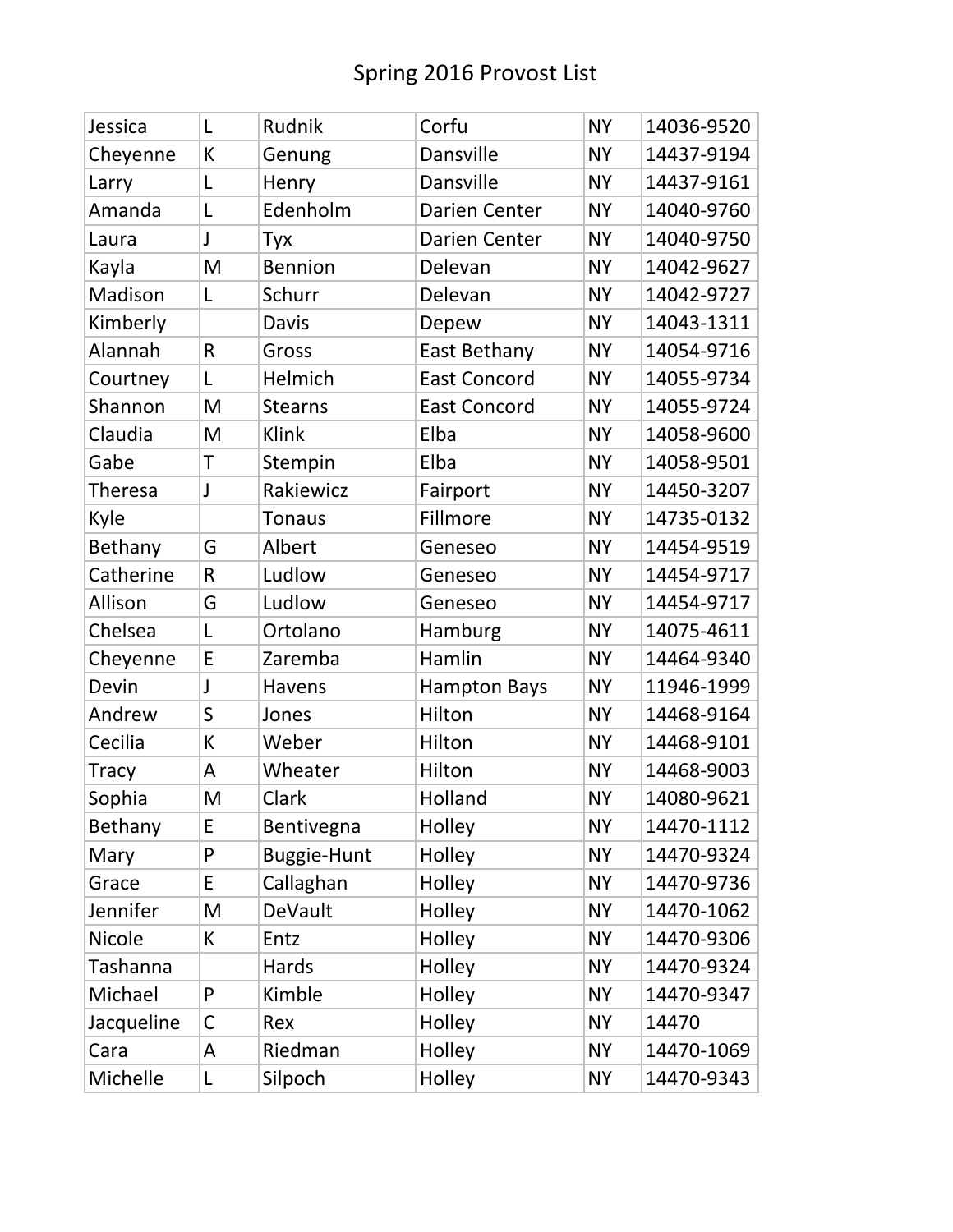| Courtney        | T            | Strickland      | Holley               | <b>NY</b> | 14470-9028 |
|-----------------|--------------|-----------------|----------------------|-----------|------------|
| Courtney        | S            | <b>Statt</b>    | Honeoye              | <b>NY</b> | 14471      |
| Gina            |              | <b>Bush</b>     | <b>Honeoye Falls</b> | <b>NY</b> | 14472-1258 |
| Danielle        | E            | Kinney          | Java Village         | <b>NY</b> | 14083-0181 |
| Jesse           | D            | <b>Bauer</b>    | Lancaster            | <b>NY</b> | 14086-9404 |
| Karlyn          | M            | Finucane        | Lancaster            | <b>NY</b> | 14086-9729 |
| Linda           | L            | Cassidy         | Le Roy               | <b>NY</b> | 14482-1365 |
| Lauren          | M            | Hull            | Le Roy               | <b>NY</b> | 14482-8941 |
| Aaron           |              | Lyons           | Le Roy               | <b>NY</b> | 14482-9748 |
| Casey           | L            | Miller          | Le Roy               | <b>NY</b> | 14482-8901 |
| Mary            | M            | Ross            | Le Roy               | <b>NY</b> | 14482-1428 |
| Celeste         | V            | Hauslauer       | Leicester            | <b>NY</b> | 14481-9786 |
| lan             | M            | Adams           | Lima                 | <b>NY</b> | 14485-9745 |
| Krystal         | M            | Collins         | Lima                 | <b>NY</b> | 14485-9555 |
| Steven          | $\mathsf{I}$ | Evans           | Lima                 | <b>NY</b> | 14485-9722 |
| Kelli           | A            | Megliore        | Lima                 | <b>NY</b> | 14485-9734 |
| <b>Tricia</b>   | N            | Parham          | Lima                 | <b>NY</b> | 14485-9613 |
| Ellen           | T            | Moran           | Lindenhurst          | <b>NY</b> | 11757-2650 |
| Monica          |              | Rubeck          | Little Valley        | <b>NY</b> | 14755-9515 |
| <b>Natalie</b>  | $\mathsf C$  | Kuhn            | Livonia              | <b>NY</b> | 14487-9568 |
| Clinton         | J            | Richards        | Livonia              | <b>NY</b> | 14487-9604 |
| Anna            | C            | Ross            | Livonia              | <b>NY</b> | 14487-9640 |
| Linda           |              | <b>Tes</b>      | Livonia              | <b>NY</b> | 14487      |
| Alissa          | N            | Anderson        | Medina               | <b>NY</b> | 14103-9748 |
| Kimberly        | P            | <b>Eick</b>     | Medina               | <b>NY</b> | 14103-1562 |
| Emma            | J            | Gardner         | Medina               | <b>NY</b> | 14103-9647 |
| Kevin           | M            | <b>McMullen</b> | Medina               | <b>NY</b> | 14103-1008 |
| Joseph          | R            | Moltrup         | Medina               | <b>NY</b> | 14103-9406 |
| Melinda         | G            | Pitcher         | Medina               | <b>NY</b> | 14103-9663 |
| <b>Brittany</b> | A            | Manicki         | Middleport           | <b>NY</b> | 14105-9647 |
| Anna            | C            | Sprout          | Middleport           | <b>NY</b> | 14105-9675 |
| Kristin         | R            | Bergeron        | <b>Mount Morris</b>  | <b>NY</b> | 14510-1211 |
| James           | L            | Noether         | <b>Mount Morris</b>  | <b>NY</b> | 14510-9507 |
| Savanna         | R            | <b>Saunders</b> | <b>Mount Morris</b>  | <b>NY</b> | 14510-9507 |
| Gregory         |              | <b>Bessey</b>   | <b>Newark</b>        | <b>NY</b> | 14513-1168 |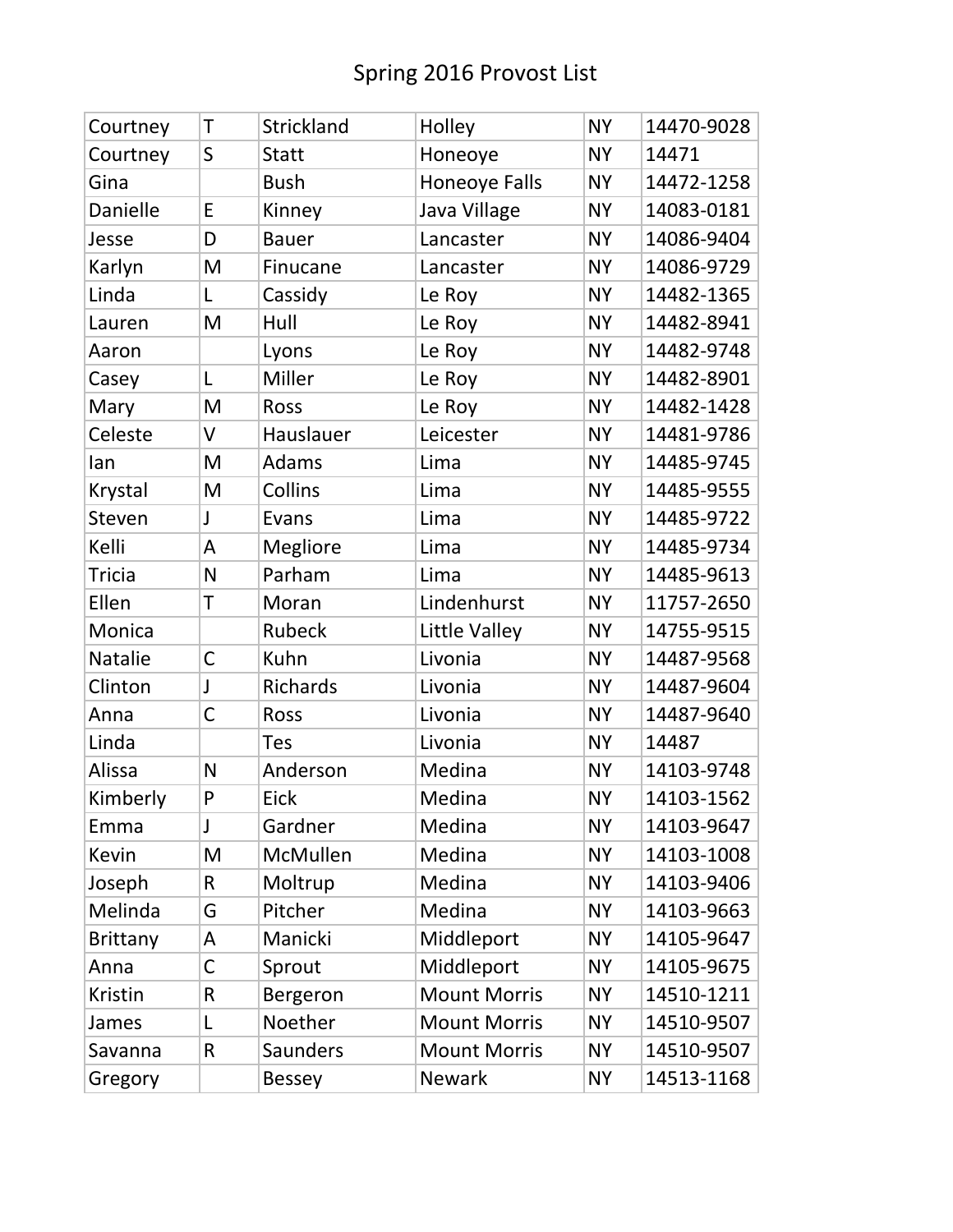| Shanna         | M    | Sengillo        | North Chili         | <b>NY</b> | 14514-1101 |
|----------------|------|-----------------|---------------------|-----------|------------|
| Austin         | J    | Schroeder       | Oakfield            | <b>NY</b> | 14125-1113 |
| Abby           | M    | <b>Kubiak</b>   | <b>Orchard Park</b> | <b>NY</b> | 14127-3942 |
| Anna           | G    | Updike          | <b>Orchard Park</b> | <b>NY</b> | 14127-3704 |
| Jason          | P    | Everett         | Pavilion            | <b>NY</b> | 14525-9741 |
| Samantha       | A    | Volkmar         | Pavilion            | <b>NY</b> | 14525-9138 |
| Geovany        | R    | Cordero         | Penfield            | <b>NY</b> | 14526      |
| Melanie        | J    | <b>Beck</b>     | Perry               | <b>NY</b> | 14530-1525 |
| Jessica        | E    | Kendall         | Perry               | <b>NY</b> | 14530-1545 |
| <b>Betsy</b>   |      | Mayer           | Perry               | <b>NY</b> | 14530-1125 |
| Caleb          | N    | Miller          | Perry               | <b>NY</b> | 14530-1422 |
| Hillary        | T    | Shaffer         | Perry               | <b>NY</b> | 14530-9523 |
| Mary           | Jo   | Strassell       | Pittsford           | <b>NY</b> | 14534-2445 |
| Ashley         | B    | Cassidy         | Retsof              | <b>NY</b> | 14539      |
| Mhawardi       |      | Abdurahim       | Rochester           | <b>NY</b> | 14623-1860 |
| James          |      | <b>Boyd</b>     | Rochester           | <b>NY</b> | 14611-4227 |
| Jacob          | C    | <b>Buchanan</b> | Rochester           | <b>NY</b> | 14606-4138 |
| Samuel         | J    | Calvin          | Rochester           | <b>NY</b> | 14605-1559 |
| Lazarus        | L    | Clyburn-Dawson  | Rochester           | <b>NY</b> | 14605      |
| Joshua         | A    | Crandall        | Rochester           | <b>NY</b> | 14624-1147 |
| Liliana        | M    | Crane           | Rochester           | <b>NY</b> | 14626-4875 |
| Ilish          | M    | Glann           | Rochester           | <b>NY</b> | 14616-4610 |
| Krystal        | L    | Haldeman        | Rochester           | <b>NY</b> | 14623-1065 |
| Chelsea        | E    | <b>Hewitt</b>   | Rochester           | <b>NY</b> | 14607-1877 |
| <b>Brianna</b> | M    | Kenny           | Rochester           | <b>NY</b> | 14616-4618 |
| James          | M    | Marconi         | Rochester           | <b>NY</b> | 14624-3930 |
| <b>Baruch</b>  | J    | Marshall        | Rochester           | <b>NY</b> | 14619      |
| Catherine      |      | McCabe-Strong   | Rochester           | <b>NY</b> | 14611-4201 |
| Danielle       | N    | Moon            | Rochester           | <b>NY</b> | 14620-1643 |
| <b>Stacy</b>   | L    | Moschettieri    | Rochester           | <b>NY</b> | 14624-1958 |
| Jamie          | L    | Nettleton       | Rochester           | <b>NY</b> | 14612-3507 |
| Lauren         | N    | <b>Nichols</b>  | Rochester           | <b>NY</b> | 14622-2635 |
| B              | Noah | Pence           | Rochester           | <b>NY</b> | 14624-2355 |
| Souksavanh     |      | Phongsa         | Rochester           | <b>NY</b> | 14607-3729 |
| Jared          | S    | <b>Sittig</b>   | Rochester           | <b>NY</b> | 14613-1415 |